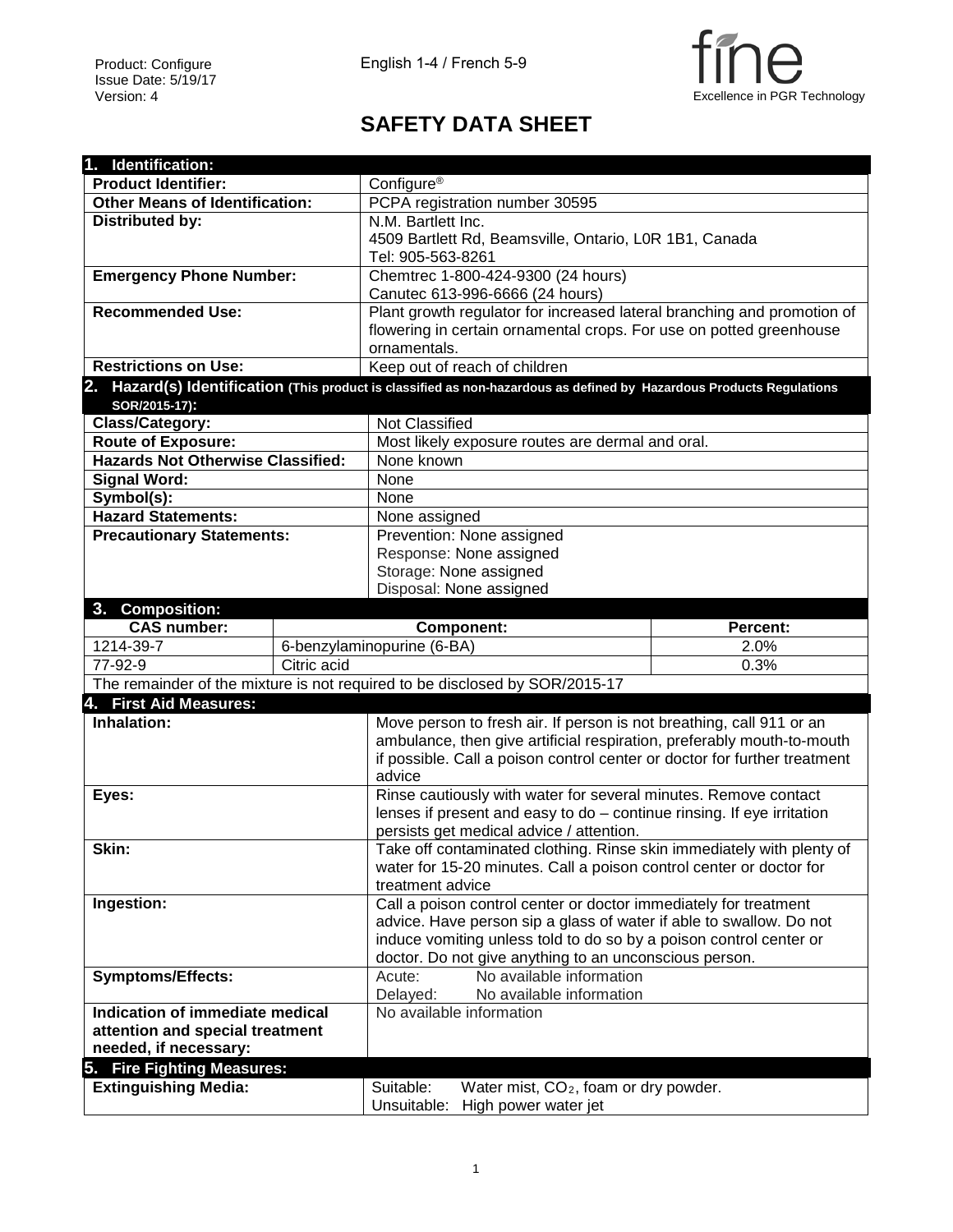

| Version: 4                                          |                | Excellence in PGR Technology                                        |                                                                                                                    |                                                              |              |                          |                                                                        |  |
|-----------------------------------------------------|----------------|---------------------------------------------------------------------|--------------------------------------------------------------------------------------------------------------------|--------------------------------------------------------------|--------------|--------------------------|------------------------------------------------------------------------|--|
| <b>Specific Hazards Arising from the</b>            |                | At very high temperatures will decompose to form carbon, nitrogen,  |                                                                                                                    |                                                              |              |                          |                                                                        |  |
| <b>Chemical:</b>                                    |                | compounds and aldehydes.                                            |                                                                                                                    |                                                              |              |                          |                                                                        |  |
| Protective equipment and                            |                | Breathable air apparatus must be worn when fighting a fire in which |                                                                                                                    |                                                              |              |                          |                                                                        |  |
| <b>Precautions for Firefighters:</b>                |                | this product is involved.                                           |                                                                                                                    |                                                              |              |                          |                                                                        |  |
| 6. Accidental Release Measures:                     |                |                                                                     |                                                                                                                    |                                                              |              |                          |                                                                        |  |
| <b>Personal Precautions, Protective</b>             |                | See Section 8 "Exposure controls/personal protection"               |                                                                                                                    |                                                              |              |                          |                                                                        |  |
| <b>Equipment and Emergency</b>                      |                |                                                                     |                                                                                                                    |                                                              |              |                          |                                                                        |  |
| <b>Procedures:</b>                                  |                |                                                                     |                                                                                                                    |                                                              |              |                          |                                                                        |  |
| <b>Methods for Containment and</b>                  |                | Isolate spilled material for safe disposal and collect in sealable  |                                                                                                                    |                                                              |              |                          |                                                                        |  |
| Clean-Up:                                           |                |                                                                     |                                                                                                                    |                                                              |              |                          | polylined containers, clean contaminated area with water. Prevent      |  |
|                                                     |                | water from entering drains.                                         |                                                                                                                    |                                                              |              |                          |                                                                        |  |
|                                                     |                |                                                                     |                                                                                                                    |                                                              |              |                          |                                                                        |  |
|                                                     |                |                                                                     |                                                                                                                    |                                                              |              |                          | Wastes resulting from the use of this product may be disposed of on    |  |
|                                                     |                | site or at an approved waste disposal facility.                     |                                                                                                                    |                                                              |              |                          |                                                                        |  |
|                                                     |                |                                                                     |                                                                                                                    | See also Section 13. Disposal Considerations.                |              |                          |                                                                        |  |
| 7. Handling and Storage:                            |                |                                                                     |                                                                                                                    |                                                              |              |                          | Users should wash hands before eating, drinking, chewing gum, using    |  |
| <b>Precautions for Safe Handling:</b>               |                |                                                                     |                                                                                                                    |                                                              |              |                          | tobacco or using the toilet. Remove clothing/PPE immediately if        |  |
|                                                     |                |                                                                     |                                                                                                                    |                                                              |              |                          | pesticide gets inside. Then wash thoroughly and put on clean clothing. |  |
|                                                     |                |                                                                     |                                                                                                                    |                                                              |              |                          | Remove PPE immediately after handling this product. Wash the           |  |
|                                                     |                |                                                                     |                                                                                                                    | outside of gloves before removing. As soon as possible, wash |              |                          |                                                                        |  |
|                                                     |                |                                                                     |                                                                                                                    | thoroughly and change into clean clothing.                   |              |                          |                                                                        |  |
| <b>Conditions for Safe Storage:</b>                 |                |                                                                     |                                                                                                                    |                                                              |              |                          |                                                                        |  |
|                                                     |                |                                                                     | Keep container tightly closed when not in use. Store below 75°F.<br>See also Section 10. Stability and Reactivity. |                                                              |              |                          |                                                                        |  |
|                                                     |                |                                                                     |                                                                                                                    |                                                              |              |                          |                                                                        |  |
| 8.<br><b>Exposure Controls/Personal Protection:</b> |                |                                                                     |                                                                                                                    |                                                              |              |                          |                                                                        |  |
| <b>Component Exposure Limits:</b>                   |                |                                                                     |                                                                                                                    |                                                              |              |                          |                                                                        |  |
| <b>Substance</b>                                    |                |                                                                     |                                                                                                                    |                                                              |              | Canada                   |                                                                        |  |
|                                                     |                | <b>Canada Ontario</b>                                               |                                                                                                                    | <b>Canada Quebec</b>                                         |              | <b>Saskatchewan</b>      | <b>ACGIH TLV</b>                                                       |  |
|                                                     | ppm            | ppm                                                                 | ppm                                                                                                                | Mg/m3                                                        | ppm          | ppm                      | 8-hr TWA                                                               |  |
|                                                     | <b>STEL</b>    | <b>TWA</b>                                                          | <b>STEV</b>                                                                                                        | <b>TWAEV</b>                                                 | <b>STEL</b>  | <b>TWA</b>               | (ST) STEL                                                              |  |
|                                                     |                |                                                                     |                                                                                                                    |                                                              |              |                          | (C) Ceiling                                                            |  |
| $57 - 55 - 6$                                       | $\blacksquare$ | 50(y)                                                               |                                                                                                                    |                                                              | $\mathbf{r}$ | $\overline{\phantom{a}}$ |                                                                        |  |
| <b>Appropriate Engineering Controls:</b>            |                |                                                                     |                                                                                                                    | No applicable information available.                         |              |                          |                                                                        |  |
| <b>Personal Protective Equipment:</b>               |                | Eyes/Face:                                                          |                                                                                                                    | Wear suitable eye/face protection.                           |              |                          |                                                                        |  |
|                                                     |                | Skin:                                                               |                                                                                                                    |                                                              |              |                          | Wear long sleeved shirt and long pants, socks, shoes,                  |  |
|                                                     |                |                                                                     |                                                                                                                    |                                                              |              |                          | and gloves. Remove and wash contaminated clothing                      |  |
|                                                     |                |                                                                     |                                                                                                                    | before reuse.                                                |              |                          |                                                                        |  |
|                                                     |                | Respiratory:                                                        |                                                                                                                    |                                                              |              |                          | A respirator is not normally required when handling                    |  |
|                                                     |                |                                                                     |                                                                                                                    | this substance.                                              |              |                          |                                                                        |  |
| 9. Physical and Chemical Properties:                |                |                                                                     |                                                                                                                    |                                                              |              |                          |                                                                        |  |
| Appearance:                                         |                | Colorless liquid                                                    |                                                                                                                    |                                                              |              |                          |                                                                        |  |
| Odor:                                               |                | Slightly sweet                                                      |                                                                                                                    |                                                              |              |                          |                                                                        |  |
| <b>Odor Threshold:</b><br>pH:                       |                | No data available                                                   |                                                                                                                    |                                                              |              |                          |                                                                        |  |
|                                                     |                | $\overline{4.4}$ (1% solution)<br>No data available                 |                                                                                                                    |                                                              |              |                          |                                                                        |  |
| <b>Melting Point/Freezing Point:</b>                |                |                                                                     |                                                                                                                    |                                                              |              |                          |                                                                        |  |
| <b>Boiling Point:</b><br><b>Flash Point:</b>        |                | ~ 365-372°F (185-189°C)                                             |                                                                                                                    |                                                              |              |                          |                                                                        |  |
| <b>Evaporation Rate:</b>                            |                | 220°F (104.5°C) (closed cup)<br>No data available                   |                                                                                                                    |                                                              |              |                          |                                                                        |  |

2.16 log P<sub>OW</sub> (active ingredient pH 7)

LFL: not applicable UFL: not applicable

**Vapor Pressure:** 5.5x10-6 Pa @ 77oF (25ºC) (active ingredient)

**Vapor Pressure:** 5.5x10<sup>-6</sup> Pa @ 77<sup>c</sup><br> **Vapor Density:** No data available

**Solubility (H<sub>2</sub>O):**<br> **Partition Coefficient:** 2.16 log P<sub>ow</sub> (active

**Relative Density:** 1.04 g/ml<br> **Solubility (H<sub>2</sub>O):** Completel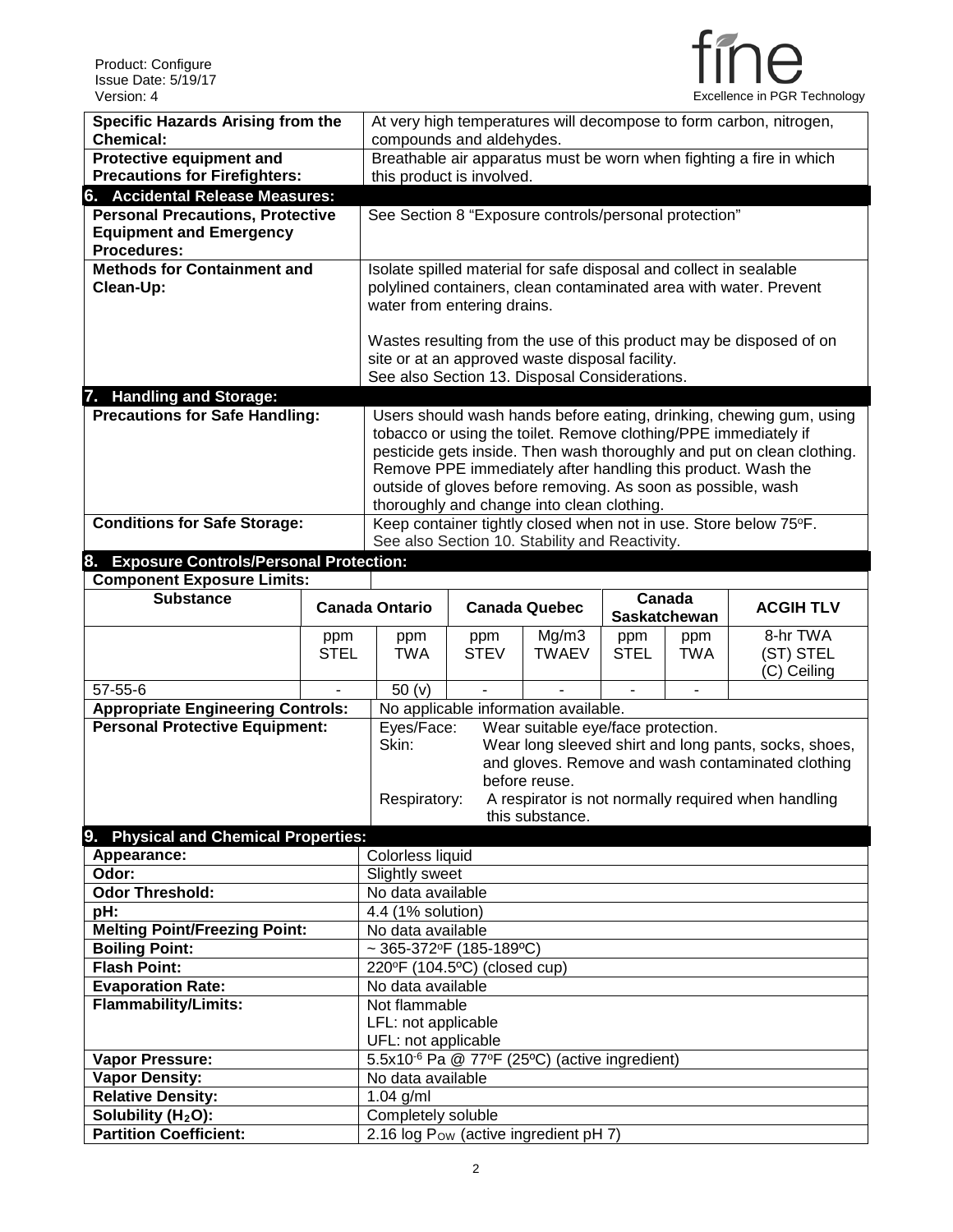

| <b>Auto-Ignition Temperature:</b>                                 | >750°F (400°C)                                                             |                      |                      |  |  |  |
|-------------------------------------------------------------------|----------------------------------------------------------------------------|----------------------|----------------------|--|--|--|
| <b>Decomposition Temperature:</b>                                 | No data available                                                          |                      |                      |  |  |  |
| <b>Viscosity:</b>                                                 | 60-94 cSt (spindle speed dependant) 68°F                                   |                      |                      |  |  |  |
| 10. Chemical Stability and Reactivity Information:                |                                                                            |                      |                      |  |  |  |
| <b>Reactivity:</b>                                                | No applicable information available                                        |                      |                      |  |  |  |
| <b>Chemical Stability:</b>                                        | Stable in original containers for at least 2 years at ambient              |                      |                      |  |  |  |
|                                                                   | temperatures.                                                              |                      |                      |  |  |  |
| <b>Possibility of Hazardous</b>                                   | No applicable information available                                        |                      |                      |  |  |  |
| <b>Reactions:</b>                                                 |                                                                            |                      |                      |  |  |  |
| <b>Conditions to Avoid:</b>                                       | <b>Excessive heat</b>                                                      |                      |                      |  |  |  |
| <b>Incompatible Materials:</b>                                    | Strong oxidizing agents                                                    |                      |                      |  |  |  |
| <b>Hazardous Decomposition</b>                                    | None under normal conditions of storage and use.                           |                      |                      |  |  |  |
| <b>Products:</b>                                                  |                                                                            |                      |                      |  |  |  |
| 11. Toxicological Information:                                    |                                                                            |                      |                      |  |  |  |
| <b>Likely Routes of Exposure:</b>                                 | Most likely exposure by Dermal or oral route                               |                      |                      |  |  |  |
| Symptoms:                                                         | Inhalation: Non-irritant                                                   |                      |                      |  |  |  |
|                                                                   | Non-irritant<br>Eye:                                                       |                      |                      |  |  |  |
|                                                                   | Skin:<br>Non-irritant                                                      |                      |                      |  |  |  |
|                                                                   | Ingestion: No data available                                               |                      |                      |  |  |  |
| <b>Acute Toxicity:</b>                                            | Oral:<br>LD <sub>50</sub> Rat >2,000 mg/kg                                 |                      | (EPA category III)   |  |  |  |
|                                                                   | Inhalation: LC <sub>50</sub> Rat >5.02 mg/l                                |                      | (EPA category IV)    |  |  |  |
|                                                                   | LD <sub>50</sub> Rat >2,000 mg/kg<br>Dermal:                               |                      | (EPA category III)   |  |  |  |
| <b>Skin Corrosion/Irritation:</b>                                 | Non-irritant (rabbit)                                                      | (EPA category IV)    |                      |  |  |  |
| <b>Serious Eye Damage/Eye Irritation:</b>                         | Non-irritant (rabbit)                                                      |                      | (EPA category IV)    |  |  |  |
| Sensitization:                                                    | Non-sensitizing (guinea pig)                                               |                      |                      |  |  |  |
| <b>Germ Cell Mutagenicity:</b>                                    | Not mutagenic (active ingredient)                                          |                      |                      |  |  |  |
| Carcinogenicity:                                                  | None of the components of this product are listed as carcinogens by        |                      |                      |  |  |  |
|                                                                   | NTP, IARC or OSHA.                                                         |                      |                      |  |  |  |
| <b>Reproductive/Developmental</b>                                 | No data available.                                                         |                      |                      |  |  |  |
|                                                                   |                                                                            |                      |                      |  |  |  |
|                                                                   |                                                                            |                      |                      |  |  |  |
| <b>Toxicity:</b>                                                  |                                                                            | No data available    |                      |  |  |  |
| <b>Specific Target Organ Toxicity:</b>                            | Single Exposure:                                                           |                      |                      |  |  |  |
|                                                                   | Repeated Exposure: No data available                                       |                      |                      |  |  |  |
| 12. Ecological Information:                                       |                                                                            |                      |                      |  |  |  |
| Ecotoxicity:                                                      |                                                                            |                      |                      |  |  |  |
| <b>Species:</b><br>Fish                                           |                                                                            | <b>Exposure Time</b> | LC50/EC50/IC50       |  |  |  |
|                                                                   |                                                                            | 96 hr                | LC50 >100 mg/L       |  |  |  |
| Daphnia                                                           |                                                                            | 48 hr                | EC50 >100 mg/L       |  |  |  |
| Algae                                                             |                                                                            | 72 <sub>hr</sub>     | EC50 >100 mg/L       |  |  |  |
| Bird (Northern Bobwhite)                                          |                                                                            | n/a                  | $LD50 > 1,599$ mg/kg |  |  |  |
| <b>Bee</b>                                                        |                                                                            | n/a                  | $LD50 > 4,000 \mu g$ |  |  |  |
| General - No known toxic effect on wildlife or beneficial insects |                                                                            |                      |                      |  |  |  |
| <b>Persistence and Degradability:</b>                             | >99.5% in aqueous media, half-life 5 days.                                 |                      |                      |  |  |  |
| <b>Bioaccumulation Potential:</b>                                 | No data available.                                                         |                      |                      |  |  |  |
| <b>Mobility in Soil:</b>                                          | No data available.                                                         |                      |                      |  |  |  |
| <b>Other Adverse Effects:</b>                                     | None known                                                                 |                      |                      |  |  |  |
| 13. Disposal Considerations:                                      |                                                                            |                      |                      |  |  |  |
| <b>Disposal Instructions:</b>                                     | Do not reuse this container for any purpose. This is a recyclable          |                      |                      |  |  |  |
|                                                                   | container, and is to be disposed of at a container collection site.        |                      |                      |  |  |  |
|                                                                   | Contact your local distributor/dealer or municipality for the location of  |                      |                      |  |  |  |
|                                                                   | the nearest collection site. Before taking to the collection site: Triple- |                      |                      |  |  |  |
|                                                                   | or pressure-rinse the empty container. Add the rinsings to the spray       |                      |                      |  |  |  |
|                                                                   | mixture in the tank. Make the empty container unsuitable for further       |                      |                      |  |  |  |
|                                                                   | use.                                                                       |                      |                      |  |  |  |